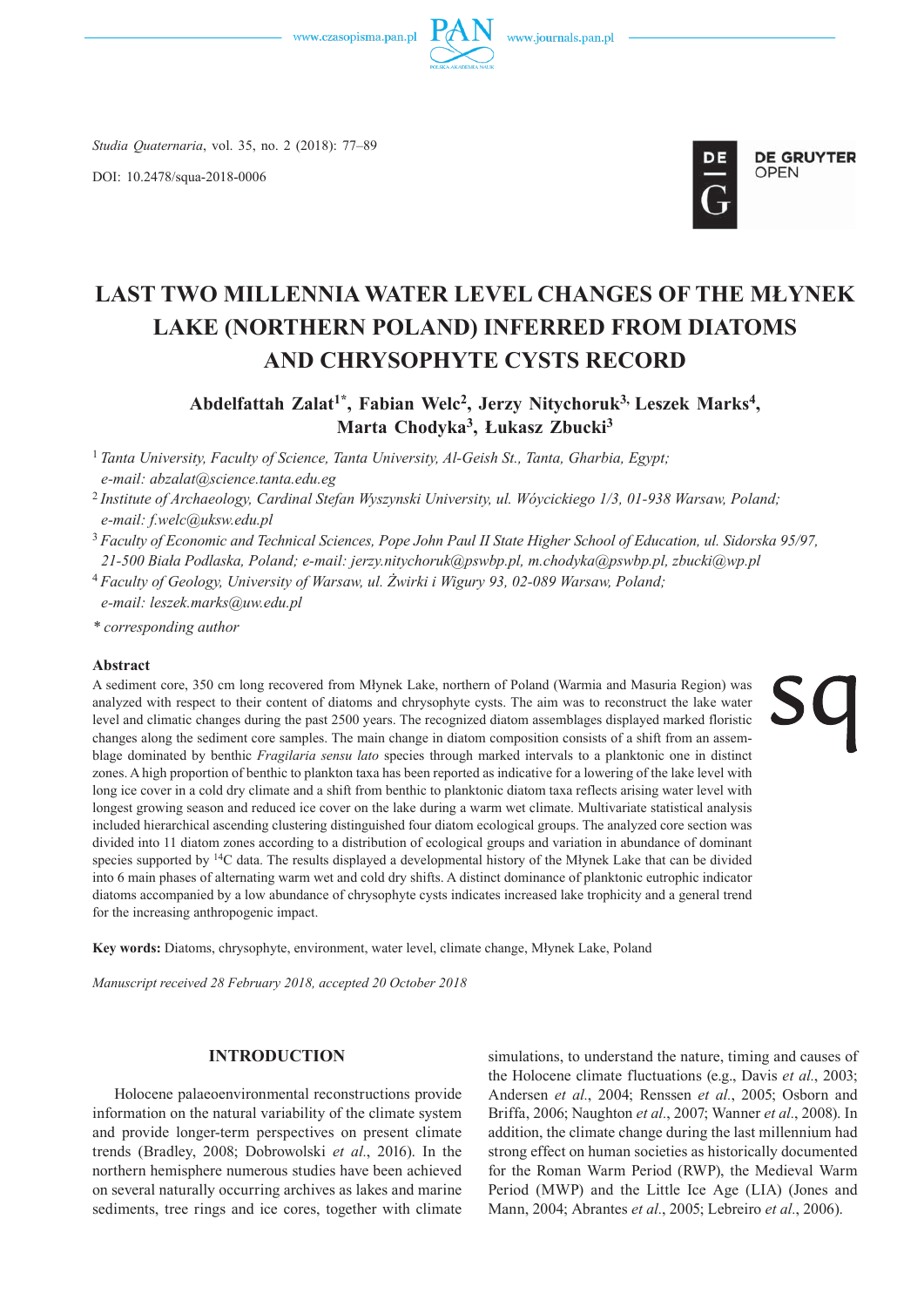

**78** A. ZALAT *et al.*



**Fig. 1.** Location map of the studied core JW-1, Młynek Lake.

Lake ecosystems are very sensitive to climate and environmental fluctuation. Therefore, lacustrine sediments are considered for an excellent natural archive of chemical, biological and physical characteristics of lakes, which in turn are used to reconstruct long-term climate and environmental fluctuations (Jones *et al.*, 2001). These sediments have long been used to reconstruct environmental changes driven by climate fluctuations (Last and Smol, 2001). Palaeolimnological studies using fossil diatoms have been applied in a wide range of investigations to infer longterm dynamics of lakes and their watersheds (Smol and Cumming, 2000). Diatoms are unicellular algae that have robust siliceous frustules, which are often well preserved in lake sediments. They are powerful indicators of past environmental changes due to their sensitivity to chemical and physical lake conditions, as well as their prevalence and high preservation potential in sediments (Battarbee *et al.*, 2001). Diatoms are mainly useful to estimate the lake trophic status (Hall and Smol, 1999), salinity gradient(Stager *et al.*, 2012), and acidification (Koinig *et al.*, 1998). Diatoms have been used also as proxy indicators to reconstruct Holocene climate changes in every continent. Applications of diatoms to climatic and hydrological studies are mostly conducted in (sub-) arctic and alpine regions (e.g., Moser *et al.*, 2000; Smol and Cumming, 2000). However, diatoms are sensitive to dissolved organic carbon concentrations (DOC) (Fallu and Pienitz, 1999), which are in turn strongly controlled by precipitation patterns (Schindler *et al.*, 1996). Several studies have investigated interactions between diatom assemblages and ice and snow cover in lakes, including the Arctic (e.g., Smol, 1988; Douglas and Smol, 1999), high-altitude regions as the Alps (e.g., Lotter and Bigler, 2000) and other continental regions including the Lake Baikal in central Asia (e.g., Mackay *et al.*, 2003).

Furthermore, the Chrysophytes algae are excellent indicators used in palaeolimnological reconstructions due to their sensitivity to different environmental and climatic factors, and their abundance and good preservation in lake sediments (Smol, 1995). Chrysophytes cysts are well known to respond to pH and alkalinity (Zeeb and Smol, 1995; Duff *et al.*, 1997). Air temperature and ice cover might be other important variables driving pH (Koinig *et al.*, 1998) and hence cyst assemblages. Water chemistry is known also to be one of the major factors controlling chrysophytes distribution (Hernandez-Almeida *et al.*, 2014).

The present study is focused on reconstruction of the Late Holocene climate-related environmental changes and lake level oscillations in the Młynek Lake area, northern part of Poland based on diatom and chrysophyte cysts analysis from the sediment record of the lake and supported by AMS radio carbon dating.

## **SITE DESCRIPTION**

According to the physico-geographical division of Poland by Kondracki (2002), the Młynek Lake is located in the Iławskie Lakeland in northern Poland. It is a tunnel valley lake maintaining a NNE-SSW course, about 720 m long and 165 m wide at its maximum. The area of the Młynek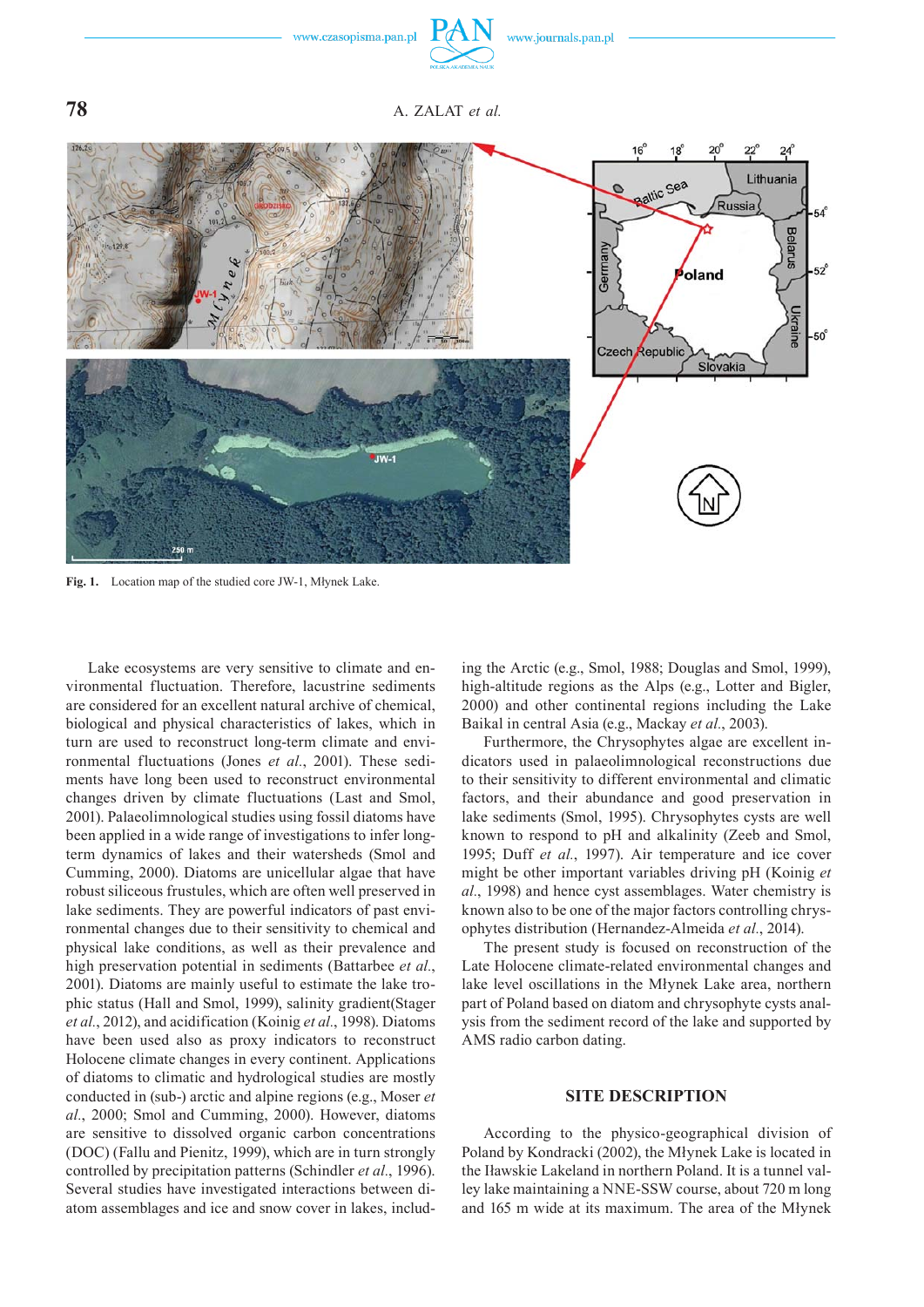

## LAST TWO MILLENNIA WATER LEVEL CHANGES OF THE LAKE MŁYNEK (N POLAND) **79**



**Fig. 2.** Cluster analysis of the investigated samples based on the dominant and subdominant diatom taxa and showing the ecological diatom groups.

lake covers 7.5 ha (Choiński, 1991), its water surface rises to about 101 m a.s.l., but the maximum depth is just over 2 m. The lake is surrounded by a corrugated morainic plateau, located at 120–130 m a.s.l. On the upland surface, at the turning point from late to post glacial era, the dead ice melted creating drainage-less depressions of a longitudinal subglacial tunnel valley in which the Młynek Lake formed. The tunnel valley slopes are steep, incised to about 25 m depth, and up to 250 m wide. In the eastern vicinity of the Młynek Lake, there is a group of kame hills composed of fine sands and silts, reaching 200 m, although their height does not exceed a dozen meters or so. They were formed during the deglaciation at the termination of the Vistula Glaciation (Rabek and Narwojsz, 2006, 2008).

## **MATERIAL AND METHODS**

Materials used in this study were obtained from the core JW-1, recovered from the middle-northern part of the Młynek Lake (coordinates: 53.82486 N, 019.72419 E). The sediments at 0.00–0.40 m depth are composed of graybrown hydrated gyttja, at 0.40–1.10 m is gray-brown gyttja, 1.10– 1.45 m gray-brown very plastic gyttja, 1.45–1.80 m gray-brown, organic gyttja and 1.80–3.50 m gray-brown gyttja with organic matter.

Diatoms and Chrysophyte cysts were extracted from 1 g of dry sediment in each sample using the disintegration method in HCl and  $H_2O_2$ , according to the technique proposed by Zalat and Servant-Vildary (2007). For slide preparation, 0.1 ml of the final suspension was dried on cover slips and then mounted onto slides using Naphrax. Diatoms were identified to the species level using a Leica photomicroscope with digital camera and equipped with differential interference (DIC) optics at 1000× magnification with oil immersion. Identification and ecological information of the diatom species were based primarily upon the published literature (e.g., Patrick and Reimer, 1966, 1975; Kilham *et al.*, 1986; Krammer and Lange-Bertalot, 1986–1991; Denys, 1991–1992; Douglas and Smol, 1999; Witkowski *et al.*, 2000; Zalat and Servant-Vildary, 2005, 2007; Hofmann *et al.*, 2011; Zalat, 2015; Zalat *et al.*, 2017). Recent taxonomic advances have split many diatom taxa of the former genus *Fragilaria sensu lato* into several new genera, including *Fragilaria*, *Pseudostaurosira, Staurosira,* and *Staurosirella* spp. (Williams and Round, 1987). These new names herein collectively referred to as *Fragilaria sensu lato*. Chrysophyte cysts were described and enumerated following Duff *et al.* (1995, 1997), Pla (2001) and Wilkinson *et al*. (2002).

For statistical analysis, in every rich-diatom slide, 1000 diatom valves were counted at 630x magnification in order to estimate percentage abundance of individual taxa. For samples with low-diatom concentrations, at least 300 valves were counted. Relative frequencies of every species were calculated as percentage of total diatom valves (%TDV)counted in each sample. It was calculated for estimation of ecological parameters such as life form-grouping, pH and salinity spectrum. The ratio of planktonic to benthic forms was calculated for each sample to estimate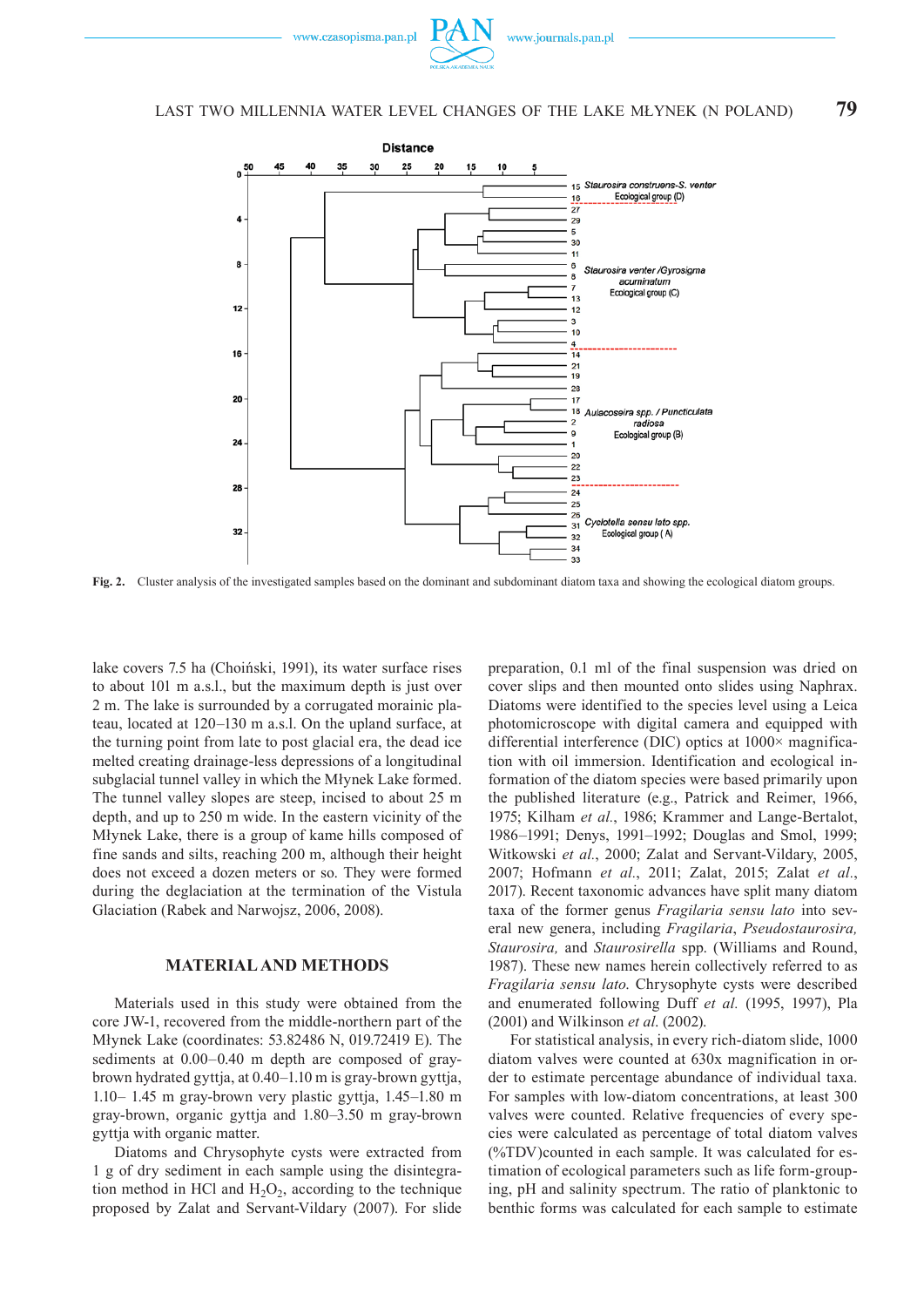

**Fig. 3.** Diatom stratigraphy of studied core JW-1, Młynek Lake, showing the diatom zones and lake phases development correlated with archaeological periods

type of habitats and water level changes. The pH grouping of diatoms included three categories: acidophilous (pH <7 to 5.5), alkaliphilous (pH over 7 to 8.5) and alkalibiontic (pH over 8.5). The dominant species that have relative abundance over 5% of the total diatom valves in the examined samples were analyzed stratigraphically for the studied core section.

Multivariate statistical analysis achieved by the computer program PAST (Hammer *et al.*, 2001) was used to distinguish diatom ecological groups. Our calibration model included the diatom taxa that have relative abundance over 5% of the total diatom valves in at least 3 samples. Cluster analysis was carried out using Euclidean distance measure and the average clustering method of the investigated samples to distinguish the diatom ecological groups (Fig. 2).

Radiocarbon dating was performed for 4 bulk samples from the core JW-1, collected from organic-rich gyttja layers or gyttja with dispersed organic matter. The organic matter seemed to have been derived both from aquatic and terrestrial sources. AMS dating was done in the Poznań Radiocarbon Laboratory in Poland, where 14C measurements were performed in graphite targets (Goslar *et al.*, 2004). Total number of <sup>12</sup>C, <sup>13</sup>C and <sup>14</sup>C atoms in a sample was measured, with content of  $^{14}$ C using mass spectrometer by comparing intensities of ionic beams of 14C, 13C and 12C. Conventional 14C age was calculated using correction for isotopic fractionation according to Stuiver and Polach (1977). In a calculation procedure, uncertainty of radiocarbon age was determined with a use of counting statistics and standard deviation of partial  $\frac{14C}{12C}$  results, resulting in the so-called 1-sigma uncertainty of conventional  ${}^{14}C$ age. Calibration of 14C age was performed, using OxCal ver. 4.2 software 10 (http://c14.arch.ox.ac.uk) designed by

the Oxford Accelerator Unit and INTCAL13 calibration curve (Reimer *et al.*, 2013).

Interpolation of calibrated radiocarbon dates for the depth-time model was made using the Bacon.R software (Blaauw and Christen, 2011). Bacon is an approach to agedepth modeling that uses Bayesian statistics to reconstruct accumulation rate for deposits, through combining radiocarbon and other dates. Prior assumptions about accumulation rate and its variability over time are taken into account (Blaauw and Christen, 2005). Bacon divides a core into many thin vertical sections (by default of 5 cm thickness), and estimates the accumulation rate for each of these sections. Combined with an estimated starting date for the first section, these accumulation rates then form the agedepth model. I should be noted here that Bacon's calendar scale is cal BP (calendar years before AD 1950).

#### **RESULTS**

Diatoms communities during the last two millennia in the sediments of the Młynek Lake fluctuated between rich to frequent and very well to poorly preserved. A total of 215 diatom species and varieties representing 54 genera were identified. Of the recorded species, 58 diatom taxa were distributed regularly and 15 species were either common and/or abundant. The remaining taxa are infrequently distributed throughout the core samples. The relative abundances of the dominant and subdominant taxa have been synthesized in the form of stratigraphic diagrams (Fig. 3).

Most of the recognized taxa belonging to oligohalobous salinity group with very limited taxa less than 5% were considered as mesohalobous forms. The planktonic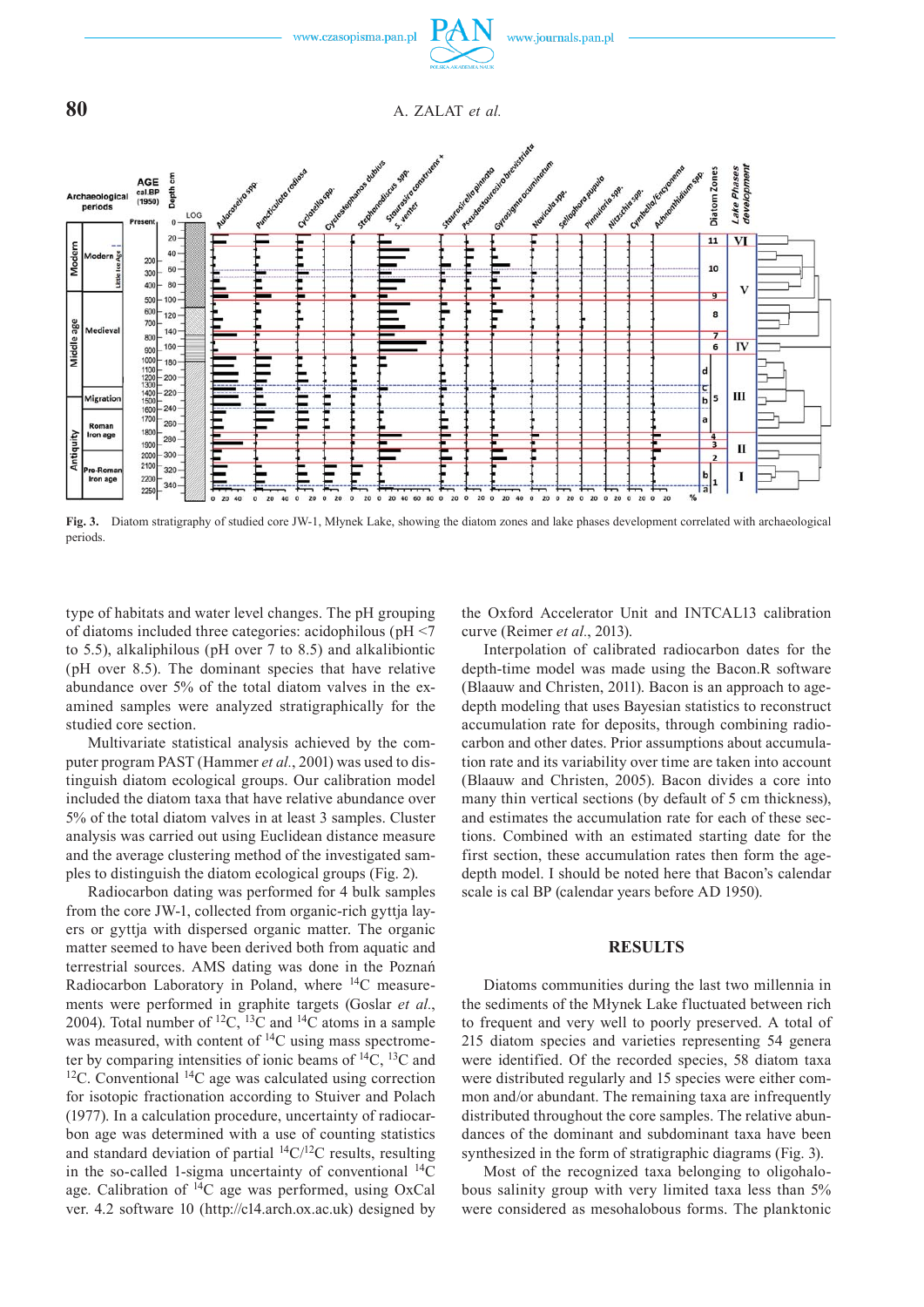

## LAST TWO MILLENNIA WATER LEVEL CHANGES OF THE LAKE MŁYNEK (N POLAND) **81**



**Fig. 4.** Diagram showing the correlation between the relative abundance of the dominant diatom groups, diatom/stomatocysts ratio, pH-groups, planktonic/benthic ratio, lake level fluctuations, environment and climate with lake phases development.

taxa were dominant by *Aulacoseira* spp., followed by common of *Puncticulata radiosa*, small *Cyclotella* species and frequently of *Cyclostephanos dubius* and *Stephanodiscus* spp. The benthic species were represented by small *Fragilaria sensu lato* species including great abundance of *Staurosira venter, S. construens,* together with frequently occurrence of *Staurosirella pinnata* and *Pseudostaurosira brevistriata*, beside common appearance of *Gyrosigma acuminatum*. Other benthic species of the genera *Amphora*, *Navicula*, *Sellaphora*, *Cymbella*, *Encyonema*, *Nitzschia*, *Diploneis, Pinnularia* and *Surirella* were distributed sporadically. Most of the recorded diatoms preferring slightly alkaline to alkaline water occurred in the sediments. The most abundant taxa belonged to alkaliphilous group with relative frequency 78–95% of the total assemblage. Alkalibiontic diatoms ranged from 2 to 20%, while the frequency of acidophilous forms varied between 1.5 and 9.2% (Fig. 4).

Chrysophyte cysts were well preserved and relatively frequent distributed in the core sediments of Młynek Lake. A total of 26 stomatocysts including the ornamented and smooth types were recognized. These taxa have considerable potential as palaeoenvironmental and palaeoclimatic indicators in northern Europa and alpine regions. The changes in chrysophyte cysts distributions along with variation in diatom composition could be related to changes in lake-level, pH, metal concentrations, trophic status and climate.

#### **Diatom ecological groups**

In general, the diatom assemblages displayed marked floristic changes along the studied core samples, which reflect marked environmental and climatic changes during the past 2250 years. The main change in diatom composition consists of a shift from an assemblage dominated by benthic *Fragilaria sensu lato* species through marked intervals to a planktonic one in distinct zones. A high proportion of benthic to plankton has been reported as indicative for long ice-cover (Karst-Riddoch *et al.*, 2005), and a shift from benthic to planktonic diatom taxa, reflect trend to warming climate. Multivariate statistical analysis included hierarchical ascending clustering distinguished four diatom ecological groups (Fig. 2), which reflect marked environmental changes during the time of sediment deposition. Moreover, these ecological groups are used to divide the core section into eleven diatom zone belonging to six phases of lake development. These ecological groups as follows:

#### *Cyclotella sensu lato* **spp. ecological group (A)**

A planktonic ecological group represented with frequency rating 60–77% of planktonic taxa. This ecological group was characterized by dominance of *Cyclotella sensu lato* species including great abundance of *Puncticulata ra-*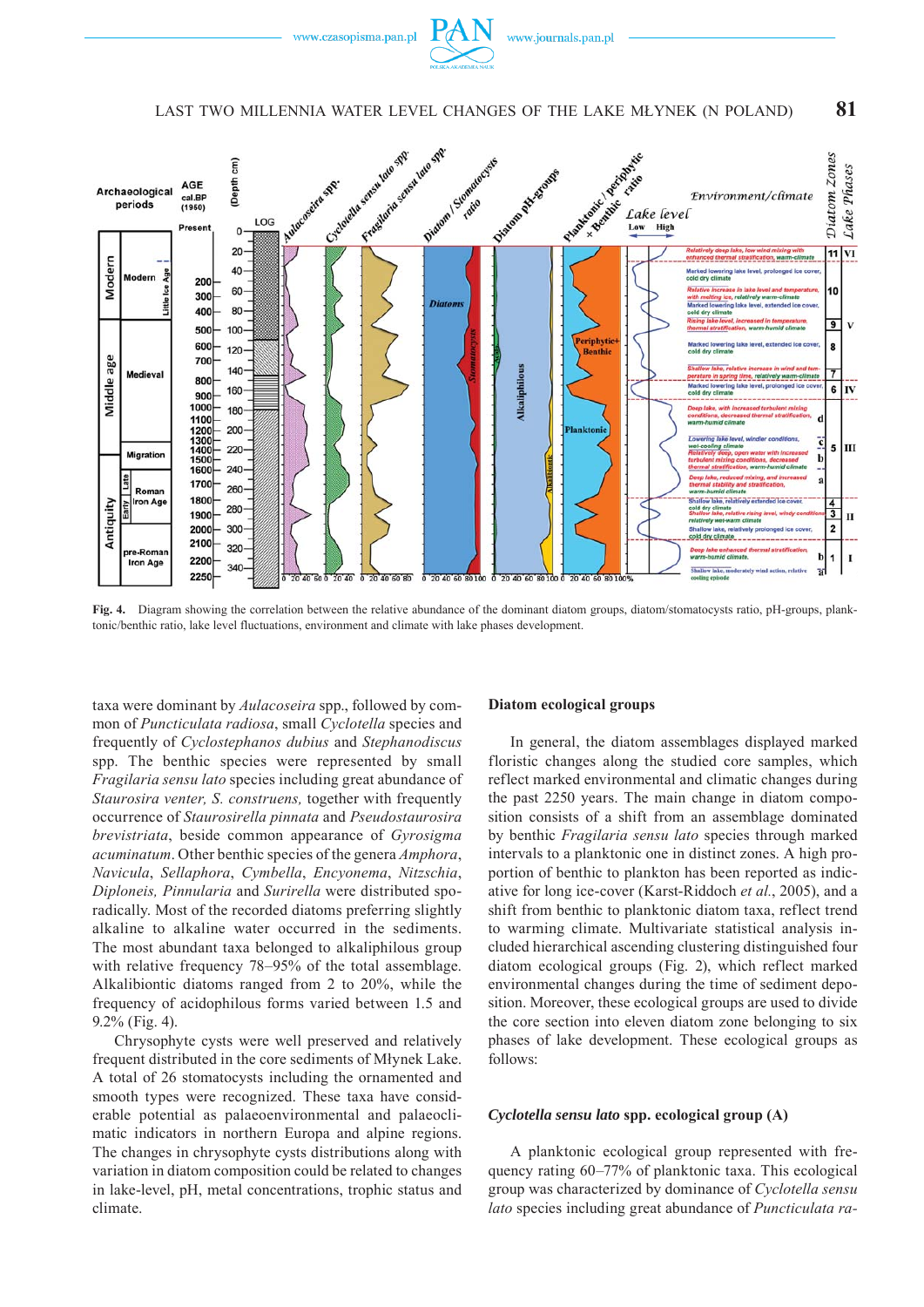## **82** A. ZALAT *et al.*

*diosa* (Lemmermann) Håkansson, *P. balatonis* (Pantocsek) Wojtal and Budzyska, in-combined with common to infrequent occurrence of small taxa such as *Cyclotella delicatula*  Hustedt, *C. distinguenda* Hustedt, *C. ocellata* Pantocsek*, C. atomus* Hustedt, *C. meneghiniana* Kützing, *Discostella stelligera* (Cleve and Grunow) Houkand Klee and *D. woltereckii* (Hustedt) Houkand Klee. Other planktonic taxa are signified by considerable abundance of *Aulacoseira granulata* (Ehrenberg) Simonsen, *A. granulata* var*. angustissima*  (O. Müller) Simonsen, *A. ambigua* (Grunow) Simonsen, *Cyclostephanos dubius* (Fricke) Round together with infrequently distribution of *Stephanodiscus hantzschii* Grunow, *S. minutulus* (Kützing) Cleve and Möllerand, *S. parvus*  Stoermer and Håkansson. The benthic taxa are recorded in limited abundance.

### *Aulacoseira* **spp. /** *Puncticulata radiosa* **ecological group (B)**

A second planktonic ecological group (65–86%) that characterized by great abundance of *Aulacoseira* spp. with relative frequency 38–45% of the total diatom community, accompanying with common occurrence of *Puncticulata radiosa* (12–22%) and sporadically distribution of small *Cyclotella* spp., *Cyclostephanos dubius* (Fricke) Round and *Stephanodiscus* spp. The benthic taxa are recorded by infrequently occurrence of *Sturosira venter* (Ehrenberg) Kobayashi and *S. construens* Ehrenberg by frequency less than 20% and rare occurrence of other benthic taxa.

## *Staurosira venter* **/***Gyrosigma acuminatum* **ecological group (C)**

An ecological group characterized by high abundance of benthic taxa with frequency 63–82% of the total assemblage. *Staurosira venter* (Ehrenberg) Kobayashi was the most dominant taxon (28–49%) together with common occurrence of *Gyrosigma acuminatum* (Kützing) Rabenhorst (8–25%) and infrequent abundance of *S. construens* Ehren berg, *Staurosirella pinnata* (Ehrenberg) Williams and Round and *Pseudostaurosira brevistriata* (Grunow) Williams and Round. The planktonic taxa declined to less than 30% of the total assemblage and represented by infrequently occurrence of *Aulacoseira granulata* (Ehrenberg) Simonsen*, A. ambigua* (Grunow) Simonsen, *Puncticulata radiosa* (Lemmermann) Håkansson, *Cyclotella delicatula*  Hustedt, *C. distinguenda* Hustedt, and *Discostella stelligera* (Cleve and Grunow) Houkand Klee.

#### *Staurosira venter* **/***S. construens***ecological group (D)**

This ecological group was characterized by marked decline in abundance of planktonic taxa to less than 15% and absolute abundance of the benthic diatoms (85–91%) with maximum occurrence of *Staurosira venter* (Ehrenberg) Kobayashi and *S. construens* Ehrenberg. While, *Staurosirella pinnata* (Ehrenberg) Williams and Round and *Pseudostaurosira brevistriata* (Grunow) Williams and Round were distributed sporadically.

#### **Diatom stratigraphy**

The investigated core section was divided into 11 diatom zones according to hierarchical ascending clustering and the distribution of ecological groups.

DZ 1 (3.45–3.15 m): this zone was dominated by planktonic diatoms of the ecological group (A) with relative abundance from 60 to 74%. It is divided into two subzones. The first one (1a) occupies the interval depth 340–345 cm and characterized by co-abundance of *Aulacoseira* taxa and *Fragilaria sensu lato* species with decline in abundance of *Cyclotella* taxa. The second subzone includes the interval depth 315–335 cm. *Aulacoseira* spp*.* are common including the eutrophic indicator *A. granulata*, *A. granulata* var*. angustissima*, and *A. ambigua*, accompanying with *Puncticulata radiosa* and *Cyclostephanos dubius*. Other planktonic diatoms are distributed frequently. The benthic *Fragilaria sensu lato* species (*Staurosira construens*, *S. venter*, *Staurosirella pinnata*) and *Gyrosigma acuminatum* are recorded in less abundance with relative frequency 5–10%. Diatom frustules were well preserved and high concentration in this zone. Low abundance of Chrysophyta cysts with high to moderate diatom/cysts ratio (3.2–17) was recorded.

DZ 2 (3.10–2.95 m): the benthic diatoms of the ecological group (C) were most abundant with relative frequency 77–79%. The small *Fragilaria sensu lato* species were dominant (42.7%), e.g., *Staurosira construens*, *S. venter*, and *Staurosirella pinnata* with low abundance of *Pseudostaurosira brevistriata*. Other benthic taxa such as *Gyrosigma acuminatum* reached frequency 17–22% together with infrequently distribution of some *Navicula* spp. and *Achnanthidium* spp. Planktonic species declined in frequency between 21–23% and represented by frequently occurrence of *Aulacoseira granulata* together with sporadically of *Puncticulata radiosa*and small *Cyclotella* spp*.*  Preservation and concentration of diatom frustules were moderate. Diatom/cysts ratio was relatively high (9.7–10.3) with common smooth forms than ornamented taxa.

DZ 3 (2.90–2.85 m): short interval was characterized by predominance of planktonic taxa of the ecological group (B) with relative frequency 61%. *Aulacoseira* spp. show great abundance (48%) with reduction in occurrence of other planktonic diatoms such as *Puncticulata radiosa*, small *Cyclotella* spp. and *Stephanodiscus* spp. The small benthic taxa including *Staurosira construens, S. venter*, *Staurosirella pinnata* declined in frequency to 20% together with sporadic occurrence of *Gyrosigma acuminatum, Navicula* spp. and *Achnanthidium* spp. Well preserved and high concentration of diatom frustules was observed in this zone. Diatom/cysts ratio was relatively high (8.5) with common smooth forms than ornamented taxa.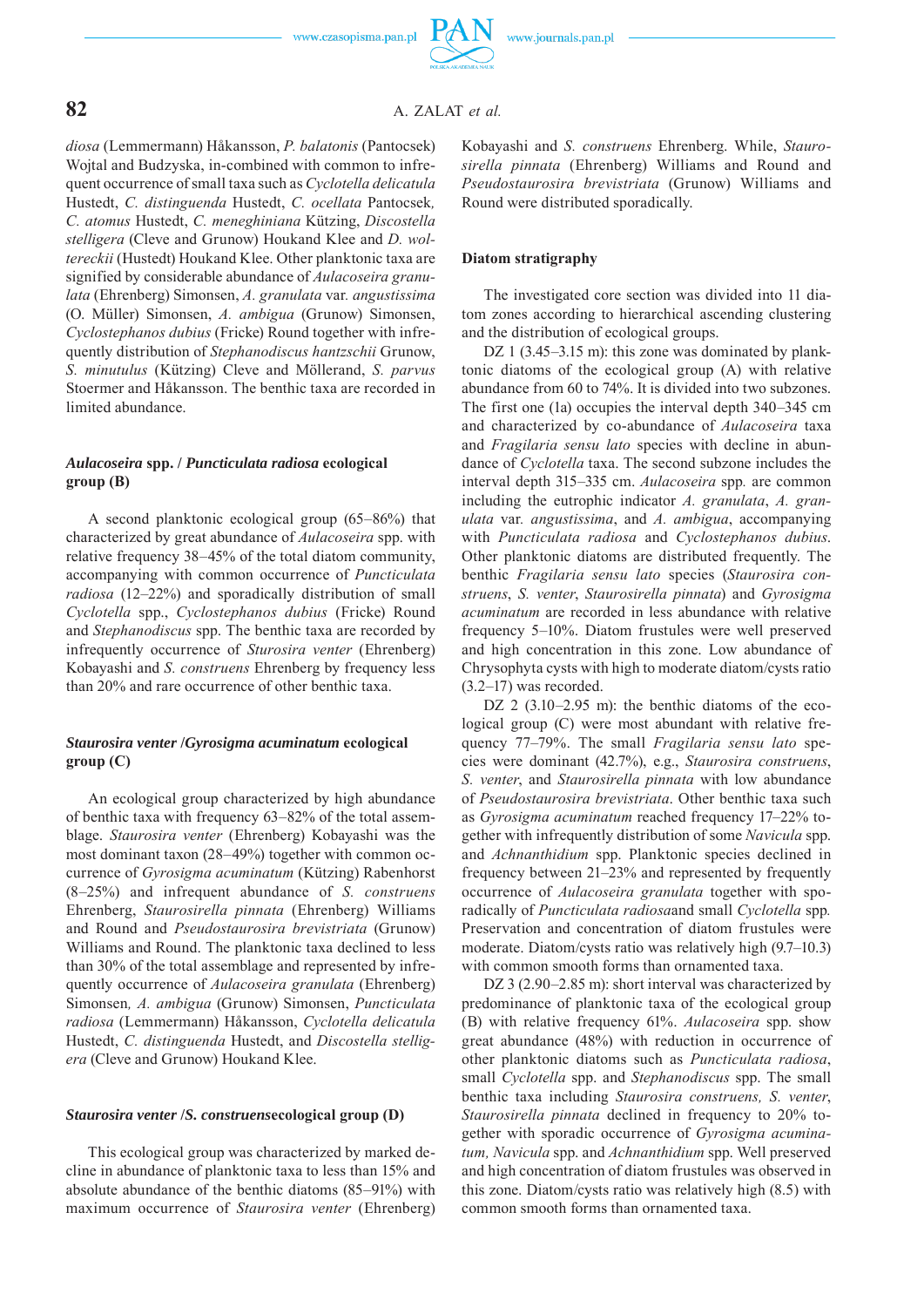

## LAST TWO MILLENNIA WATER LEVEL CHANGES OF THE LAKE MŁYNEK (N POLAND) **83**

DZ 4 (2.80–2.75 m): another short interval represented by diatom assemblage of the ecological group (C). Planktonic taxa *Aulacoseira* spp. declined suddenly in its abundance to 12% on expense of benthic small *Fragilaria sensu lato* species, which predominated again with relative frequency 54%, associated with frequently appearance of *Gyrosigma acuminatum*. The benthic taxa constitute 78.3% of the total diatom assemblage. Preservation of diatom frustules was moderate with high concentration. Diatom/ cysts ratio was relatively high (9.2) with common smooth forms than ornamented taxa.

DZ 5 (2.70–1.75 m): great abundance of planktonic taxa associated with reducing amount of the benthic forms distinguished this zone. According to the relative abundance of the planktonic *Aulacoseira* spp. and *Puncticulata radiosa*, this zone is subdivided into 4 subzones. The subzone (5a) at the depth 2.45–2.70 m was characterized by diatom taxa of the ecological group (A). Planktonic taxa were dominant (62.5–73%), *Puncticulata radiosa* increased relatively in their frequency over *Aulacoseira* spp. Other *Cyclotella* spp. are distributed frequently. The benthic *Fragilaria sensu lato* species declined in abundance together with sporadic occurrence of other benthic forms. The second subzone (5b) occupied the depth interval 2.20–2.40 m, and signified by decline in abundance of *Puncticulata radiosa* with great abundance of *Aulacoseira* taxa of long chains frustules, while the other planktonic taxa were spread frequently. The benthic taxa are distributed sporadically in this subzone. Short period of small thickness at depth 2.20–2.10 m was characteristic the third subzone (5c). Marked decline in *Cyclotella sensu lato* species associated with relative decrease in abundance of *Aulacoseira* taxa and frequently occurrence of *Fragilaria sensu lato* taxa with significance amount of *Stephanodiscus* spp. The fourth subzone (5d) occupied the depth interval from 2.05–1.70 m, which is characterized by high abundance of planktonic taxa. *Aulacoseira* species are predominant again with common occurrence of *Puncticulata radiosa* and irregular abundance of *Cyclotella* spp. The benthic forms are very limited. In general, well preserved and high concentration of diatom frustules was detected in this zone (DZ 5). Diatom/ cysts ratio was relatively moderate (4.5–11) with common smooth forms than ornamented taxa.

DZ 6 (1.70–1.55 m): most of the prevailing planktonic species of the previous zone are replaced by benthic taxa of *Fragilaria sensu lato* species became dominant by frequency rating 70–84%. *Staurosira venter* and *S. construens* are the predominant taxa in this zone. Marked decline in the planktonic diatoms (7–15%) including infrequent *Aulacoseira* spp. and *Puncticulata radiosa*. Diatom frustules were preserved well with high concentration. Diatom/cysts ratio was moderate (3.5–4), with relatively common ornamented cysts over the smooth taxa.

DZ 7 (1.50–1.45 m): short interval was distinguished by diatoms of the ecological group (B). Planktonic taxa represented by *Aulacoseira* spp. increased relatively in abundance (41%) on expense of the benthic *Fragilaria sensu lato* species (30%). Well preserved and high concentration of diatom frustules was distinguished in this zone. Diatom/ cysts ratio was low (2.4) with common smooth forms over the ornamented.

DZ 8 (1.40–1.05 m): the planktonic *Aulacoseira* spp. and *Puncticulata radiosa* decreased clearly with increasing abundance of *Fragilaria sensu lato* (45–65%) in this zone, *Staurosira construens* and *S. venter* had maximum abundance (32–49%) with low frequency of *Staurosirella pinnata* and *Pseudostaurosira brevistriata.* Preservation of the frustules was moderate to poor with some teratological diatoms and relatively low concentration. Diatom/cysts ratio was low and relatively stable (2.1–2.5) with common smooth forms.

DZ 9 (1.00–0.95 m): short interval was characterized by diatoms of the ecological group (B). Planktonic taxa increased in abundance (66.7%) with predominance of *Aulacoseira granulata, A. ambigua* and *Puncticulata radiosa.* The benthic *Fragilaria sensu lato* species decreased suddenly in this zone to 16%. Concentration and preservation of the frustules was moderate. Diatom/cysts ratio was relatively moderate (3.8) with common smooth forms.

DZ 10 (0.90–0.35 m): diatom assemblage of the ecological group (C) was distinguished in this zone. There are obvious fluctuations in the abundance of *Fragilaria sensu lato* species that dominant this zone with *Gyrosigma acuminatum***,** found in considerable amount. The benthic forms constitute 61–84.5% of the total assemblage, including great abundance of *Staurosira venter* and *S. construens*  together with frequent distribution of *Staurosirella pinnata*  and *Pseudostaurosira brevistriata*. The planktonic forms declined in their abundance in-between 16–39% and represented by low occurrence of *Aulacoseira* spp., *Puncticulata radiosa* and few small *Cyclotella* spp. Preservation of the frustules moderate with some teratological diatoms. Diatom/cysts ratio was relatively moderate (2.9–5.2) with common smooth forms over the ornamented.

DZ 11 (0.30–0.15 m): marked decline in abundance of benthic taxa accompanied with increased abundance of planktonic forms (62–70%) was observed in this zone. Diatom assemblage of the ecological group (B) reappeared again with great abundance of *Aulacoseira* spp. and *Puncticulata radiosa* associated with reduced abundance of *Fragilaria sensu lato* species. Preservation of the frustules was moderate to poor with many teratological diatoms and moderate diatom concentration. Diatom/cysts ratio was high and common smooth forms over the ornamented.

#### **DISCUSSION**

The diatom stratigraphy of the Młynek Lake sediments reflects distinct changes in the natural environment during the past 2250 years. There are marked fluctuations in abundance of small benthic *Fragilaria sensu lato* species and the planktonic *Aulacoseira* taxa together with small *Cyclotella* spp. in the sediment record. Many palaeolimnological studies of the Arctic lakes suggested that changes in the relative abundances between planktonic and small benthic fragilar-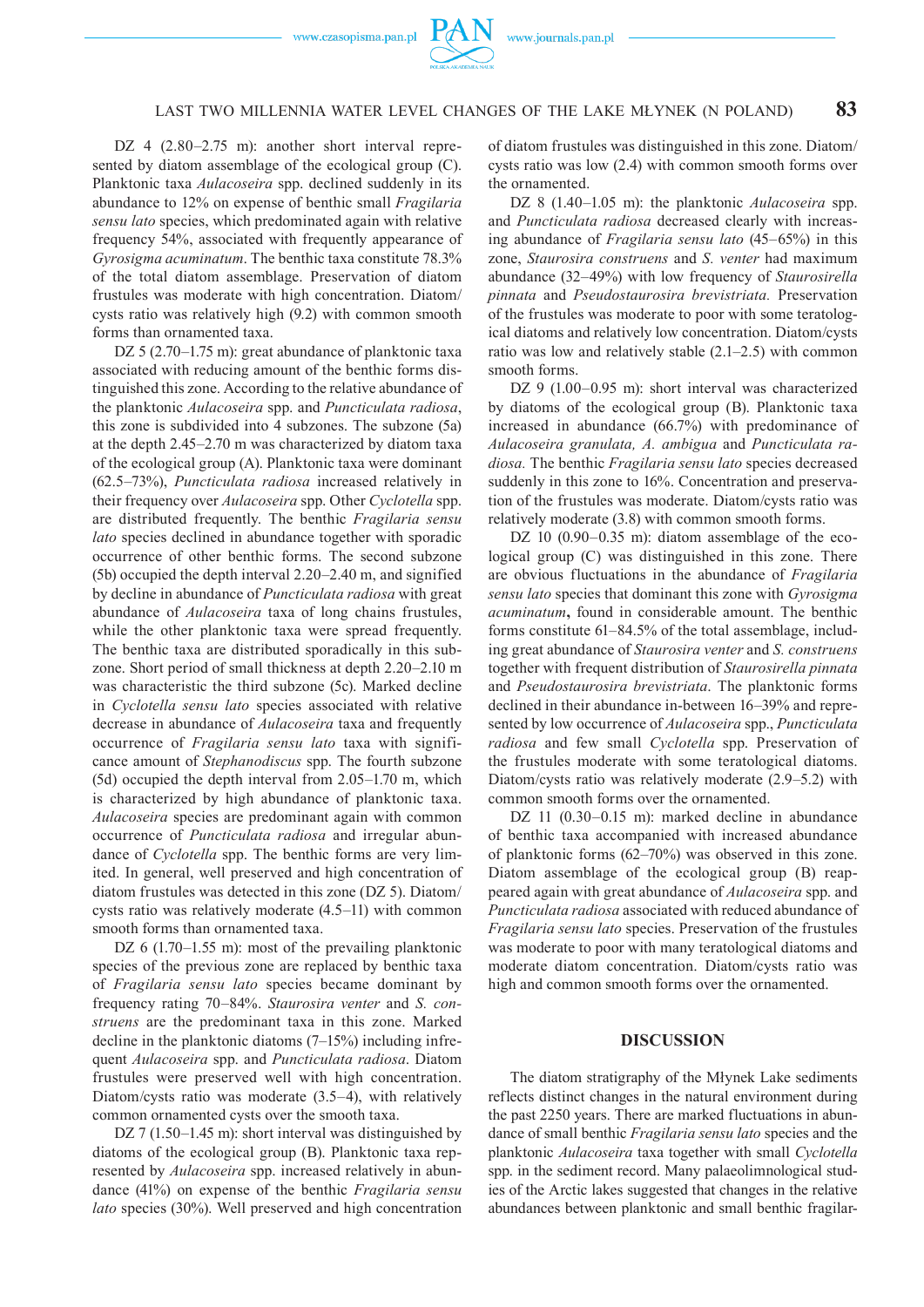

## **84** A. ZALAT *et al.*

ioid taxa may have been a response to changes in duration of winter ice cover (Smol, 1988; Douglas and Smol, 2010). Other palaeolimnological studies have reported conspicuous and abrupt shifts in *Cyclotella*–*Aulacoseira*–*Fragilaria* species as a result to sharp shifts in high magnitude fluctuations in past climate (e.g., Schmidt *et al.*, 2012; Jones *et al.*, 2013). Distribution patterns of *Cyclotella*–*Fragilaria*– *Aulacoseira* diatom assemblages in the lake sediment record are often related to the phenology of the lake ice, thermal stratification and mixing regimes, the depth of the epilimnion, and the development of subsurface habitats (Lotter and Bigler, 2000).

The warmer climate and strengthening of thermal stratification favor small-celled *Cyclotella*/*Discostella* taxa that have relatively high surface area to volume ratios (Winder *et al.*, 2009). However, the fragilarioid spp. show the highest accumulation rates in the sediment traps during the ice-covered period. Several authors attributed this cycle in diatom life strategy to climate-mediated changes in the duration of ice cover and thermal stratification patterns (e.g., Smol, 1988; Douglas and Smol, 1999, 2010; Schmidt *et al.*, 2012). According to these results, the ratio between planktonic diatoms *Aulacoseira* and *Cyclotella* species and the benthic *Fragilaria* species gives good information on the length and extent of the ice cover and climatic changes.

First distinguished period in the investigated lake encompassed the phases I and II and the lowest part of the third phase of lake development during the Iron Age and Roman Period (2250 BC – 350 AD). The first phase  $(I)$ started at the basal part of the core at the depth to 345–315 cm, and encompassed the interval between ca. 250–88 BC. The diatom assemblage of DZ 1 was characteristic for this phase, which was subdivided into 2 stages. The first stage contained the subzone (1a), distinguished by co-abundance of *Aulacoseira* taxa and *Fragilaria sensu lato* species with declined abundance of *Cyclotella* taxa. The assemblage reflects shallow slightly alkaline lake with moderately wind action during relatively cooling episode. The second subzone (1b) was distinguished by maximum abundance of the planktonic diatoms with dominance of *Aulacoseira* spp*.*, together with common *Puncticulata radiosa* and small *Cyclotella* spp. The benthic *Fragilaria sensu lato* species are reduced in their occurrence. Great abundance of planktonic taxa is indicative of a rising lake level. Common occurrence of *A. granulata* suggests high trophic status of slightly alkaline freshwater environment with high silica concentration. The synchronous increases in small planktonic *Cyclotella* diatoms accompanied by concurrent relative decreases in benthic taxa suggest changes indicating longer ice-free periods and enhanced thermal stratification. During this time, alkalibiontic *Cyclostephanos dubius*  shows relatively common frequency probably as a response to increased temperature and nutrients in the lake**.** The diatom/cysts ratio was high, which denotes rising water lake level accompanied by increased trophicity. It is supported by abundance of eutrophic indicator *Aulacoseira granulata*. Moreover, *Aulacoseira* taxa are also used as indicators of wind-induced mixing in the lake. Their common occurrence suggests stabilized conditions, remaining wet and windy conditions with increased turbulence and upwelling in the reservoir.

The second phase of lake development encompassed the interval from ca. 88 BC to 150 AD at 315–270 cm depth. Marked environmental change was recorded at the beginning of this phase at the depth 315–290 cm. The planktonic diatoms reduced abruptly in their relative occurrence with increasing in abundance of benthic fragilarioid taxa accompanied with common of *Gyrosigma acuminatum*. The diatom assemblage reflects a lowering lake level, mesotrophic alkaline freshwater environment through the period ca. 80 BC to 60 AD. Ecological conditions in this period were unfavorable for a development of planktonic diatoms and chrysophyte algae because of a low water level in the lake, and benthic diatoms dominated in bottom sediments. This period was followed by short rising water level episode of about 33 years, started from 26 to ca. 59 AD, since the abundance of planktonic eutrophic indicator *Aulacoseira* spp. increased suddenly on expense of the benthic fragilarioid taxa at 2.90–2.85 m depth. Low occurrence of stomatocysts with great abundance of *Aulacoseira* spp. reflects the lake eutrophication. Planktonic diatoms dropped abruptly from 60 to 125 AD, at the termination of the second phase of lake development. During this period, the benthic taxa including *Fragilaria sensu lato* species, *Gyrosigma acuminatum*, *Navicula* spp*.* and *Achnanthidium* spp. were abundant. The diatom assemblage suggests lowering water level of the alkaline freshwater lake with relatively extended ice cover periods during the cold dry climate. The marked dropping in the abundance of *Aulacoseira* taxa and *Puncticulata radiosa* indicate declined in nutrients concentration with silica content and the lake became mesotrophic.

The third phase of lake evolution (ca. 158–972 AD) can be subdivided into 4 stages based on relative abundance of the planktonic diatom taxa, corresponding with the diatom zone (DZ 5). The first stage comprised the first diatom subzone (DZ 5a) at 270–245 cm depth that period between ca. 158–400 AD. Distinct environmental shift took placed during this period. The diatom assemblage of the subzone (DZ 5a) was represented by great abundance of planktonic *Puncticulata radiosa*,accompanied by common occurrence of *Aulacoseira* spp., small *Cyclotella* spp. and considerable amount of the alkalibiontic taxon *Cyclostephanos dubius*. The clear increasing in the abundance of planktonic taxa, in particular *Cyclotella sensu lato* spp. with concurrent relative decreasing in benthic taxa including fragilarioid species suggest a climate warming and changes as evidence of longer ice-free periods and enhanced thermal stratification. Increased abundance of *Cyclotella sensu lato* species over than the *Aulacoseira* taxa reflect nutrient-poor or moderate to form mesotrophic lake, reduced mixing, stratification and increased thermal stability that favour planktonic diatoms.

The second stage of the phase III of lake development covered period interval 400–500 AD and encompassed the depth 240–220 cm. During this stage, the diatom assemblage of the subzone (DZ 5b) was characterized by reduced occurrence of *Puncticulata radiosa* associated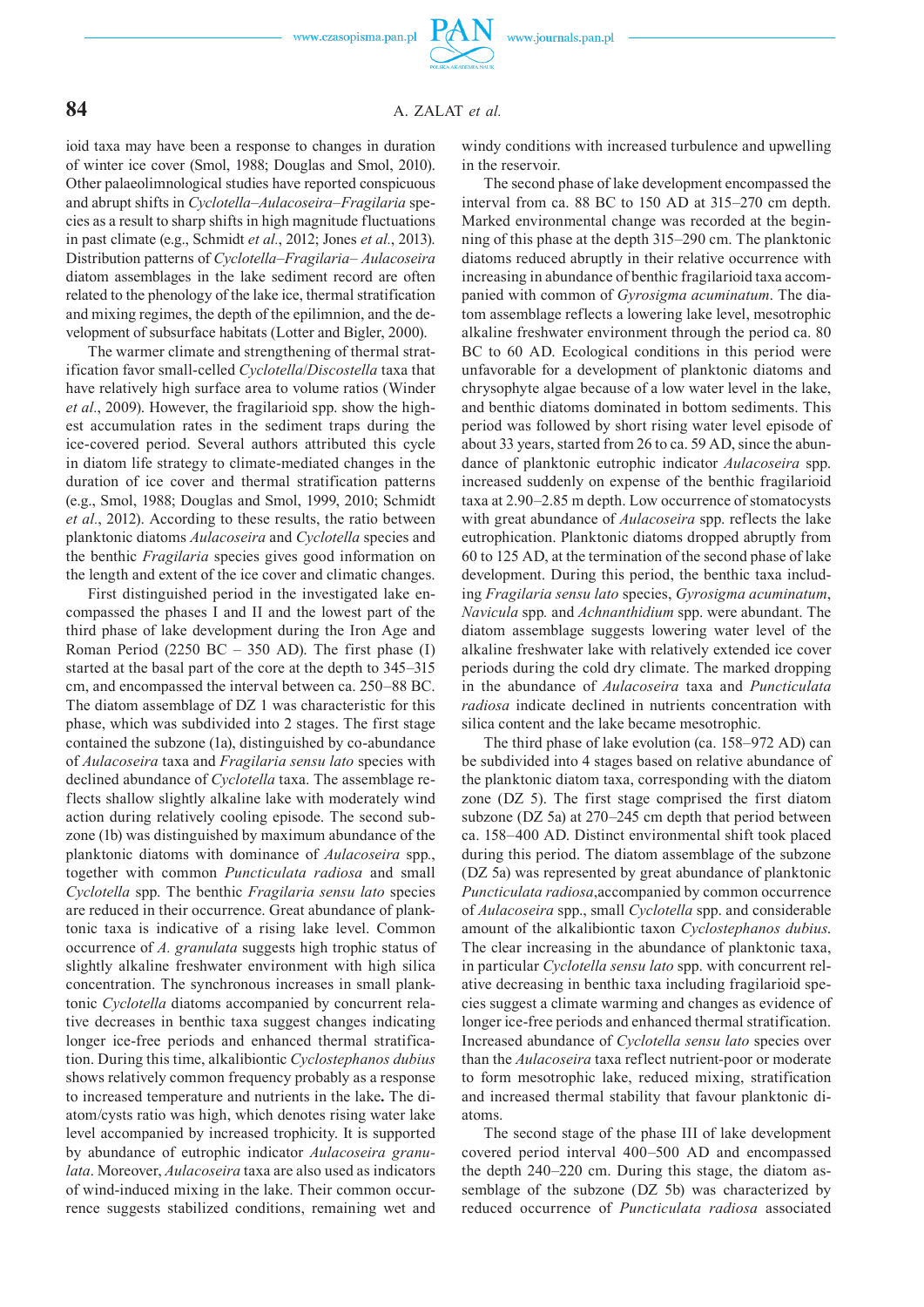



## LAST TWO MILLENNIA WATER LEVEL CHANGES OF THE LAKE MŁYNEK (N POLAND) **85**

with increasing abundance of *Aulacoseira* spp. The other remaining planktonic taxa such as small *Cyclotella* spp., *Cyclostephanos dubius* and *Stephanodiscus* spp. are represented in considerable amounts. The dominance of *Aulacoseira* spp, usually found in shallow, eutrophic, slightly alkaline (pH optimum around  $\geq 7$  to 8) wetlands during warm windy periods (Zalat and Servant-Vildary, 2007; Zalat, 2015; Zalat *et al.*, 2017; Marks *et al.*, 2018). Consequently, the diatom assemblage of the second stage of the phase III reflects relative gradually decreasing lake level with increased trophicity, slightly alkaline open freshwater environment and stronger turbulent mixing conditions during warm humid climate. This is followed by a short episode 550–600 AD at depth 215 cm, where the fragilarioid taxa increased relatively at the expense of *Cyclotella* spp. associated with common occurrence of *Aulacoseira* taxa. The diatom assemblage reflects a lowering of the lake level during windier conditions and a relative dry cool climate. The phase III of the lake development is terminated by the diatom subzone (DZ 5d), through the period 650–972 AD. The re-dominance of *Cyclotella* spp. with great abundance of *Aulacoseira* taxa reflects a rising lake level with increased turbulent mixing conditions, relative decreasing thermal stratification in a warm humid climate.

The fourth phase of lake evolution occurred in the period from 1050 to 1150 AD at 170–150 cm depth. It was characterized by DZ 6, distinguished based on absolute abundance of the benthic *Fragilaria sensu lato* species with sporadic occurrence of planktonic taxa less than 10% of the total assemblage. The chrysophyte cysts increased relatively but had still a lower frequency than the diatoms. Dominance of benthic small fragilarioid diatoms reflects coldest dry climate period from 1050 to 1150 AD and the lake was shallow, alkaline freshwater, had lower nutrient concentrations with low silica content and extent of ice cover. The steep decrease in temperature for about 100 years in our record is in agreement with documentary winter temperature reconstructions in literature, showing that for the period between 1090 and 1179 AD winter temperatures within the WMP were similar to the ones during the Little Ice Age (LIA) (Pfister *et al.*, 1998). This cold episode could correspond to the Great Winter of 1076/1077 AD, which affected all of Western Europe, including northeastern Spain (Pfister *et al.*, 1998; Pla and Catalan, 2005). Moreover, there are many evidences of glacier advances between 1050 and 1150 AD (Grove and Switsur, 1994), namely in the Alps (Holzhauser *et al.*, 2005), Alaska (Wiles *et al.*, 1995), North and South Patagonia, British Columbia (Luckman and Villalba, 2001) and Greenland (Geirsdottir *et al.*, 2000). Some of these advances were of small extent, but others, were very prominent for instance those in the Alps and southeastern Tibet. Therefore, the period of glacier advances between 1050 and 1150 AD seems to be of global extent and roughly coincides with the so-called Oort minimum of solar activity.

Phase V of Młynek Lake evolution occupied the interval 1170–1820 AD. At the beginning of this phase, a marked environmental change occurred during a short episode at around 1170–1200 AD at 150–145 cm depth. The diatom assemblage DZ 7 was distinguished by relative decline in abundance of the benthic *Fragilaria sensu lato* species in-combined with increasing abundance of *Aulacoseira* spp. and frequent occurrence of Chrysophyta cysts. Re-dominance of the planktonic *Aulacoseira* spp. at the expense of the benthic taxa reflects a free ice cover episode that led to slightly rising water level of a shallow, slightly alkaline freshwater lake with increased the eutrophication during relatively warm wet climate.

A steep decreased temperature for about 170 years from 1250 to 1420 AD occurred and the diatom community of DZ 8 at 140–105 cm depth was flourished. In this zone, benthic diatoms including fragilarioid spp. dominated with relatively common occurrence of chrysophyte cysts and clear decline in the planktonic diatom taxa. Recognized stomatocysts types 5, 33, 157 and 212 are known to be common in cold water (Duff *et al.*, 1995). A high abundance of benthic fragilarioid diatoms and common chrysophyte cysts reflect cooler and dry conditions of shallow alkaline lake with lower nutrient concentrations and longer duration of extent ice cover. This colder period in particular between AD 1350 and AD 1450 corresponds to large explosive volcanic eruptions and solar minima (Breitenmoser *et al.*, 2012; Anchukaitis *et al.*, 2013). There is a marked evidence of volcanic effects on length of winter conditions in Poland, found in the context of the volcanic eruption at AD 1258, when total solar irradiance (TSI) values were high but volcanic forcing strong (Stothers, 2000). Moreover, the cold period around 1350 AD in our record (DZ 8) agrees with the very cold winters 1352–1355 AD, recorded in the GISP2 ice core (Stuiver *et al.*, 1995), low temperatures reconstructed for the Northern Hemisphere (Mann, 2002) and the estimated low radiation (Bard *et al.*, 2000).

After this cold phase, a short episode of warming at 1500 AD occurred. The diatom assemblage DZ 9 was characteristic for this event at 100–95 cm depth. There is apparent decline in abundance of the benthic fragilarioid taxa associated with great abundance of planktonic diatoms as *Aulacoseira* spp. and *Puncticulata radiosa* with frequent occurrence of small *Cyclotella* spp. The diatom assemblage suggests climate warming and changes as evidence of ice-free episode including rising lake level, increased trophic state of the lake and stronger turbulent mixing conditions. The predominance of alkaliphilous diatom taxa with low abundance of chrysophyte cysts indicates eutrophic, slightly alkaline freshwater environment during the early episode of the Late Middle Age. This warm event (ca. 1500–1550 AD) occurred during the Little Ice Age and coincides well with data from the European lakes (e.g., Lotter and Bigler, 2000; Magny, 2004). An evidence from Poland, based on stable carbon isotopes, also shows a warm-wet event at that time (Skrzypek and Jędrysek, 2000).

The temperature dropped again and the climate changed into cold-dry through the next period from 1520 to 1820 AD. A colder climate was indicated during this period by diatom assemblage DZ 10, which is distinguished by a prominent lower abundance of the planktonic taxa and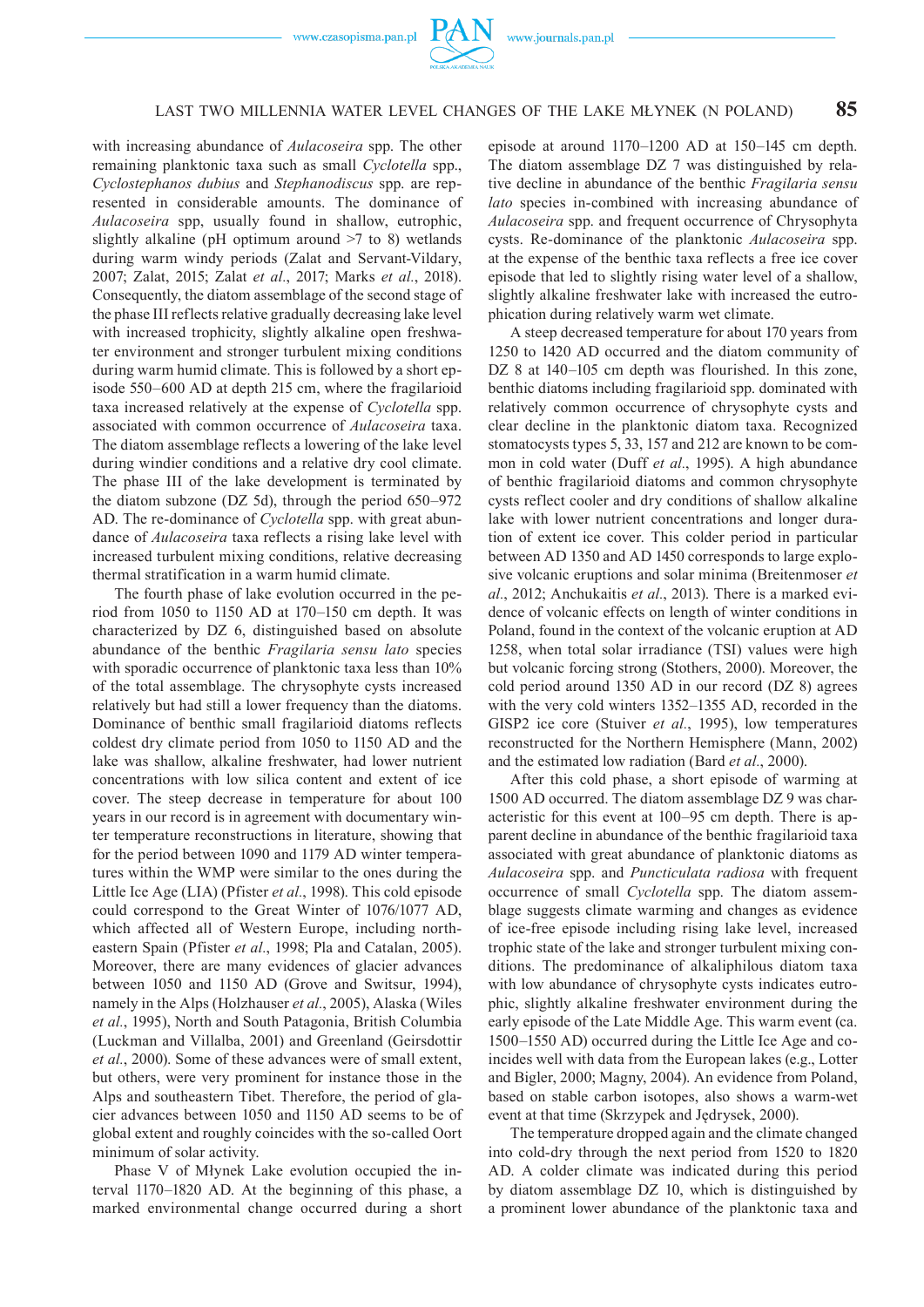

## **86** A. ZALAT *et al.*

increased abundance of small *Fragilaria sensu lato* taxa, together with common appearance of *Gyrosigma acuminatum*. The highest diatom/cysts value with maximum development of benthic fragilarioid taxa and low frequency of planktonic diatoms it being indicative of lowering water level in the Młynek Lake with prolonged ice cover over the time period 1520 to 1820 AD. The lake was characterized by alkaline freshwater environment with poor to moderate nutrient concentrations. A short episode at ca. 1750 AD denotes relatively warm climate with relative higher water level of a shallow lake as interruption in this cold phase. Comparison with other European cold-season reconstructions indicates that phases with the highest abundance of *Fragilaria sensu lato* species are contemporaneous with the Little Ice Age in the Alps and thus suggest a longer ice-cover on the lake during this cold phase (Wanner *et al.*, 2000). Therefore, our data explain that the fifth phase of Młynek Lake was simultaneous with the Little Ice Age.

This cold period was identified by Grove (2004) as a time interval from 1300 to 1850 AD, which is composed of several periods when glacial extents were larger. The glacial advances during the LIA have been identified in all parts of the world. In the Alps, the LIA consisted of three major periods of glacial advance with moderate retreat in-between (Wanner *et al.*, 2000; Holzhauser *et al.*, 2005). Even though the peaks of glacier activity, centered at 1300, 1450, 1650, 1850 AD in the Alps, Alaska and Rocky Mountains, roughly correspond to the Wolf, Spörer, Maunder and Dalton minima (Wiles *et al.*, 2004; Holzhauser *et al.*, 2005). Moreover, a brief cooling phase can be documented between 1689–1699 AD that matches with a 11 years cool phase described in the Tatra Mountains in Poland (Niedźwiedź, 2010). The very strong cooling (long winters) in the second half of the 15th century and persistently severe winter conditions in Poland until ca 1700 AD coincided with high pressure conditions of the Siberian High (Meeker and Mayewski, 2002) and transport of cold continental air to eastern Poland.

A conspicuous environmental and climatic change was observed in the last phase VI of the Młynek Lake development from 1850 to 1935 AD, represented by the topmost samples at 30–15 cm depth. At the beginning ca. 1850 AD, there was an almost complete shift from diatom assemblage consisting mainly of benthic *Fragilaria sensu lato* taxa of DZ 10 to planktonic taxa including eutrophic indicator *Aulacoseira* spp., *Puncticulata radiosa* associated with other small *Cyclotella* taxa of DZ 11. This change in diatom communities continued to the recent time, which indicated a longer growing season, due to climate warming. The alkaliphilous diatom taxa reached about 95% and the chrysophyte cysts were represented in a low amount. The diatom assemblage reflected slightly alkaline freshwater environment with relative rising lake level and increased nutrient concentrations during warm climate. Moreover, the pronounced occurrence of *Cyclotella sensu lato* species with concurrent relative decline in benthic taxa suggests ice-free periods and enhanced thermal stratification. Our record agree well with a large survey on arctic and subarctic lakes by Smol *et al.* (2005), who found recent (post-1850) increased abundances of small planktonic *Cyclotella* taxa at the expense of *Fragilaria* spp., linking these changes to reduced ice cover and/or enhanced thermal stratification. This has been supported also by Rühland *et al.* (2008), who found similar changes in diatom assemblages not only in arctic and subarctic Canada but also in alpine and temperate lakes.

Increasing warming after the mid-19th century is consistent with a reduced number of volcanic eruptions, increasing insolation and anthropogenic greenhouse effect (Hegerl *et al.*, 2007; Jones *et al.*, 2013), since the increasing in temperatures is simultaneous with industrialization during the last century (Mann *et al.*, 1999). Furthermore, our record explained that the variations in diatom species abundance, loss of biodiversity, dominant eutrophic taxa and presence of teratological diatoms with poor to moderate preservation encountered in the sediment samples after 1900 AD to present are likely due to increasing in human activity and anthropogenic nutrient additions to the lake system.

#### **CONCLUSIONS**

A sediment record, 350 cm long obtained from the Młynek Lake in northern Poland has been investigated in detail by diatom and chrysophyte cysts analysis to gain knowledge of environmental and climatic changes in the last 2250 years. The documented diatom assemblages in the sediment record reveal their sensitivity to climaterelated environmental changes over the last two millennia. Multivariate statistical analysis distinguished four diatom ecological groups, which are used to divide the core section into eleven diatom zone. Results of the diatom analysis, supported by <sup>14</sup>C data explained 6 different phases of lake development through its history. The first phase I was encompassed the period from 250 to 88 BC that belonged to La Tène Cage. The diatom assemblage reflected the base of the core section at 245 cm depth was deposited in shallow slightly alkaline water during the relatively cooling climate. After that, the lake environment shifted to a deep, enhanced thermal stratification during a warm-humid climate. The phase II (88 BC – 150 AD) was characterized by a cold climate, interrupted by a short warming episode of about 33 years from 26 to ca. 59 AD. The diatom assemblage reflected lowering of the lake level of a mesotrophic alkaline freshwater environment during a cold dry climate. This was followed by a short episode with a warm-humid climate, where the *Aulacoseira* spp. became dominant. Clear declining in temperature and extent ice cover occurred again at the end of the second phase of lake development, associated with predominance of *Fragilaria sensu lato* spp. The phase III of the lake history was distinguished by rising lake level during a warm period from 158 to 972 AD, with increasing trend in temperature and free ice cover. This warm phase was interrupted by a short episode ca. 550–600 AD, characterized by a diatom as-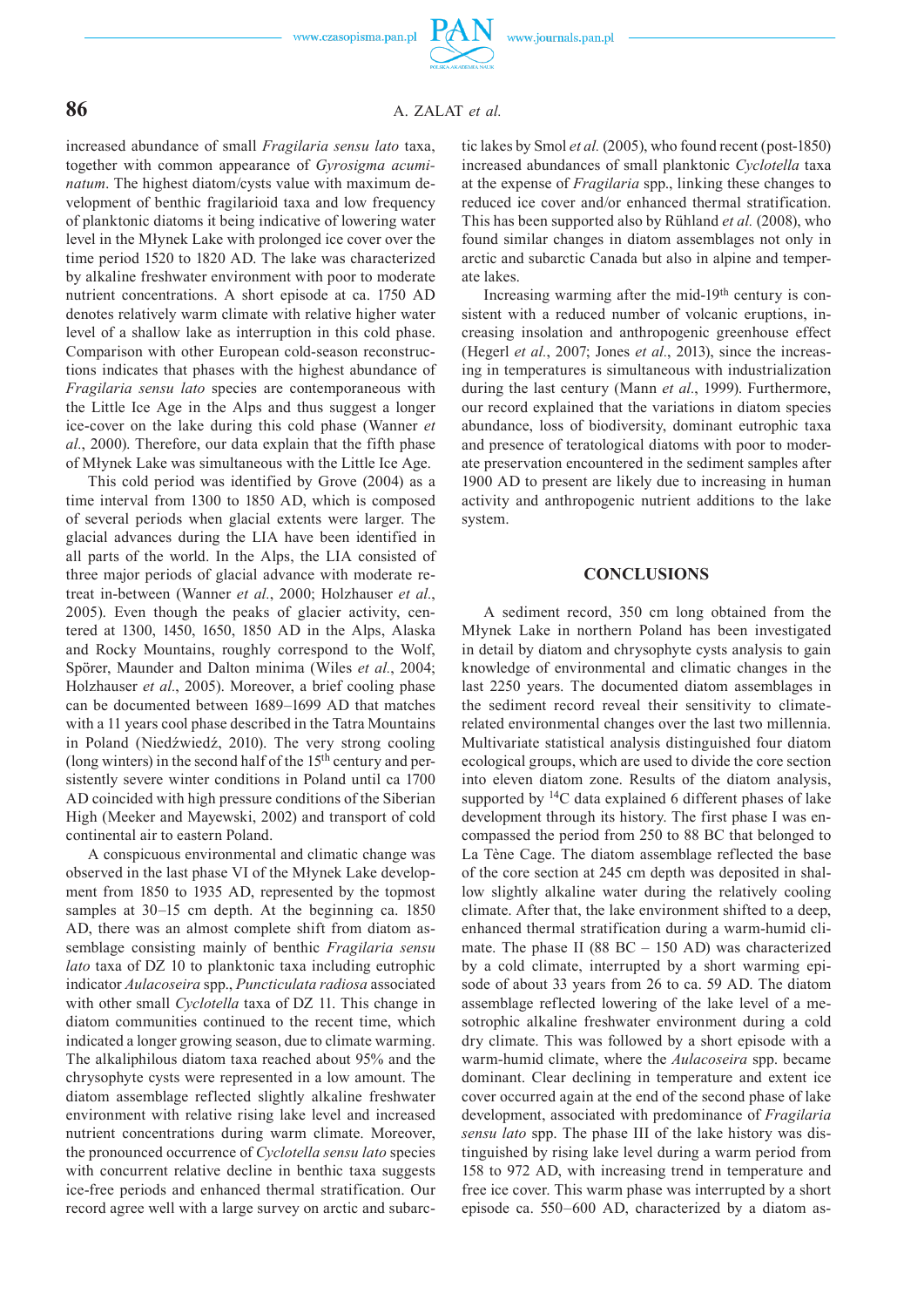

## LAST TWO MILLENNIA WATER LEVEL CHANGES OF THE LAKE MŁYNEK (N POLAND) **87**

semblage that suggested lowering of the lake level during windier conditions and a relative dry cooling climate. The phase IV covered the period from 1050 to 1150 AD, characterized by absolute abundance of the benthic *Fragilaria sensu lato* species which reflected coldest climate and the shallow, alkaline freshwater lake with extensive ice cover. The phase V was the coldest period in the lake history that occupied the interval of 1170–1820 AD. It was interrupted by short episodes of relatively warm climate at ca. 1170– 1200, 1500 and 1750 AD. The recorded diatom assemblage with relatively common chrysophyte cysts reflected cooler and dry conditions of shallow, alkaline freshwater environment with extensive ice cover. In addition, the assemblage of warmer climate reflected a slightly rising lake level of freshwater environment with increased eutrophication. Finally, recent history of the Młynek Lake (ca. 1850 to 1930 AD) is represented by the phase VI. Diatom communities indicate warming, relative rising of the lake level, slightly alkaline freshwater environment with longer growing season and increased nutrient concentrations. In this phase, diatom abundance and preservation declined, with dominant eutrophic taxa and presence of many teratological diatoms, which may linked to increasing anthropogenic activities in recent time.

#### **Acknowledgements**

The research project has been funded by the National Science Centre in Poland – project no: UMO-2016/21/B/ST10/03059.

### **REFERENCES**

- Abrantes, F., Lebreiro, S., Rodrigues, T., Gil, I., Bartels Jónsdóttir, H., Oliveira, P., Kissel, C., Grimalt, J.O., 2005. Shallow-marine sediment cores record climate variability and earthquake activity off Lisbon (Portugal) for the last 2,000 years. Quaternary Science Reviews 24 (23–24), 2477–2494.
- Anchukaitis, K.J., D'Arrigo, R.D., Andreu-Hayles, L., Frank, D., Verstege, A., Curtis, A., Buckley, B.M., Jacoby, G.C., Cook, E.R., 2013. Tree-ring-reconstructed summer temperatures from northwestern North America during the last nine centuries. Journal of Climate 26, 3001–3012.
- Andersen, C., Koc, N., Moros, M., 2004. A highly unstable Holocene climate in the subpolar North Atlantic: evidence from diatoms. Quaternary Science Reviews 23, 2155–2166.
- Bard, E., Raisbeck, G., Yiou, F., Jouzel, J., 2000. Solar irradiance during the last 1200 years based on cosmogenic nuclides. Tellus 52B, 985–992.
- Battarbee, R.W., Jones, V.J., Flower, R.J., Cameron, N.G., Bennion, H., Carvalho, L., Juggins, S., 2001. Diatoms. In: Smol, J., Birks, H.J., Last, W., Bradley, R., Alverson, K. (Eds), Tracking Environmental Change Using Lake Sediments. Springer, Netherlands, pp. 155–202.
- Blaauw, M., Christen, J.A., 2005. Radiocarbon peat chronologies and environmental change. Applied Statistics, 54 (5), 805–816.
- Blaauw, M., Christen, J.A., 2011. Flexible paleoclimate age-depth models using an autoregressive gamma process. Bayesian Analysis, 6 (3), 457–474.
- Bradley, R.S., 2008. Holocene perspectives on future climate change.

In: Battarbee, R.W. and Binney, H.A. (Eds), Natural Climate Variability and Global Warming: a Holocene Perspective. Wiley-Blackwell, Chichester, 254–268.

- Breitenmoser, P., Beer, J., Brönnimann, S., Frank, D., Steinhilber, F., Wanner, H., 2012. Solar and volcanic fingerprints in tree-ring chronologies over the past 2000 years. Palaeogeography, Palaeoclimatology, Palaeoecology 314, 127–139.
- Choiński, A., 1991. Katalog jezior Polski część druga: Pojezierze Mazurskie, Wydawnictwa Naukowe UAM, Poznań.
- Davis, B.A.S, Brewer, S., Stevenson, A.C., Guiot, J., 2003. The temperature of Europe during the Holocene reconstructed from pollen data. Quaternary Science Review 22, 1701–1716.
- Denys, L., 1991–1992. A check-list of the diatoms in the Holocene deposits of the western Belgian coastal plain with a survey of their apparent ecological requirements. I. Introduction, ecological code and complete list. Professor Paper Belgium Geological Survey 246, 1–41.
- Dobrowolski, R., Bałaga, K., Buczek, A., Alexandrowicz, W.P., Mazurek, M., Hałas, S., Piotrowska, N., 2016. Multi-proxy evidence of Holocene climate variability in Volhynia Upland (SE Poland) recorded in spring-fed fen deposits from the Komarów site. The Holocene 26 (9), 1406–1425.
- Douglas, M.S.V., Smol, J.P., 1999. Freshwater diatoms as indicators of environmental change in the High Arctic. In: Stoermer, E.F., Smol, J.P. (Eds). The Diatoms: Applications for the Environmental and Earth Sciences, Cambridge Univ. Press, Cambridge, U.K., pp. 227–244,
- Douglas M.S.V, Smol J.P., 2010. Freshwater diatoms as indicators of environmental change in the High Arctic. In: Smol, J.P., Stoermer, E.F. (Eds). The diatoms: applications for the environmental and earth sciences, 2nd ed. Cambridge University Press, Cambridge, pp. 249–266.
- Duff, K.E., Zeeb, B.A.,Smol, J.P., 1995. Atlas of Chrysophycean Cysts, 2.Kluwer Academic Publishers, Dordecht-Boston-London.
- Duff, K.E., Zeeb, B.A., Smol, J.P., 1997. Chrysophyte cyst biogeographical and ecological distributions: a synthesis. Journal Biogeography 24, 791–812.
- Fallu, M.-A., Pienitz, R., 1999.Diatoméeslacustres de Jamésie-Hudsonie (Québec) et modèle de reconstitution des concentrations de carbone organique dissous. Ecoscience 6 (3), 603–620.
- Geirsdóttir, A., Hardardottir, J., Andrews, J.T., 2000. Late-Holocene terrestrial glacial history of Miki and I.C. Jacobsen Fjords, East Greenland. The Holocene 10, 123–34.
- Goslar, T., Czernik, J., Goslar, E., 2004. Low-energy 14C AMS in Poznań Radiocarbon Laboratory, Poland. *Nuclear instruments and methods in physics research section B: Beam Interactions with Materials and Atoms* 223–224, 5–11.
- Grove, J.M., 2004. Little Ice Ages: Ancient and Modern, 2nd ed. Routledge, London.
- Grove, J.M., Switsur, R., 1994. Glacial geological evidence for the medieval warm period. Climatic Change26, 143–169.
- Hall, R.I., Smol, J.P., 1999. Diatoms as indicators of lake eutrophication. In: Stoermer, E.F., Smol, J.P. (Eds). The Diatoms: Applications for the Environmental and Earth Sciences, Cambridge Univ. Press, Cambridge, U. K., 128–168.
- Hammer, Ø., Harper, D.A., Ryan, P.D., 2001. PAST: Paleontological statistics software package for education and data analysis. Palaeontol. Electronica 4.
- Hegerl, G.C., Crowley, T.J., Allen, M., Hyde, W.T., Pollack, H.N., Smerdon, J., Zorita, E., 2007. Detection of human influence on a new, validated 1500-year temperature reconstruction. Journal of Climate 20, 650–666.
- Hernández-Almeida, I., Grosjean, M., Tylmann, W., Bonk, A., 2014. Chrysophyte cyst inferred variability of warm season lake water chemistry and climate in northern Poland: training set and down core reconstruction. Journal of Paleolimnology l, 1–16.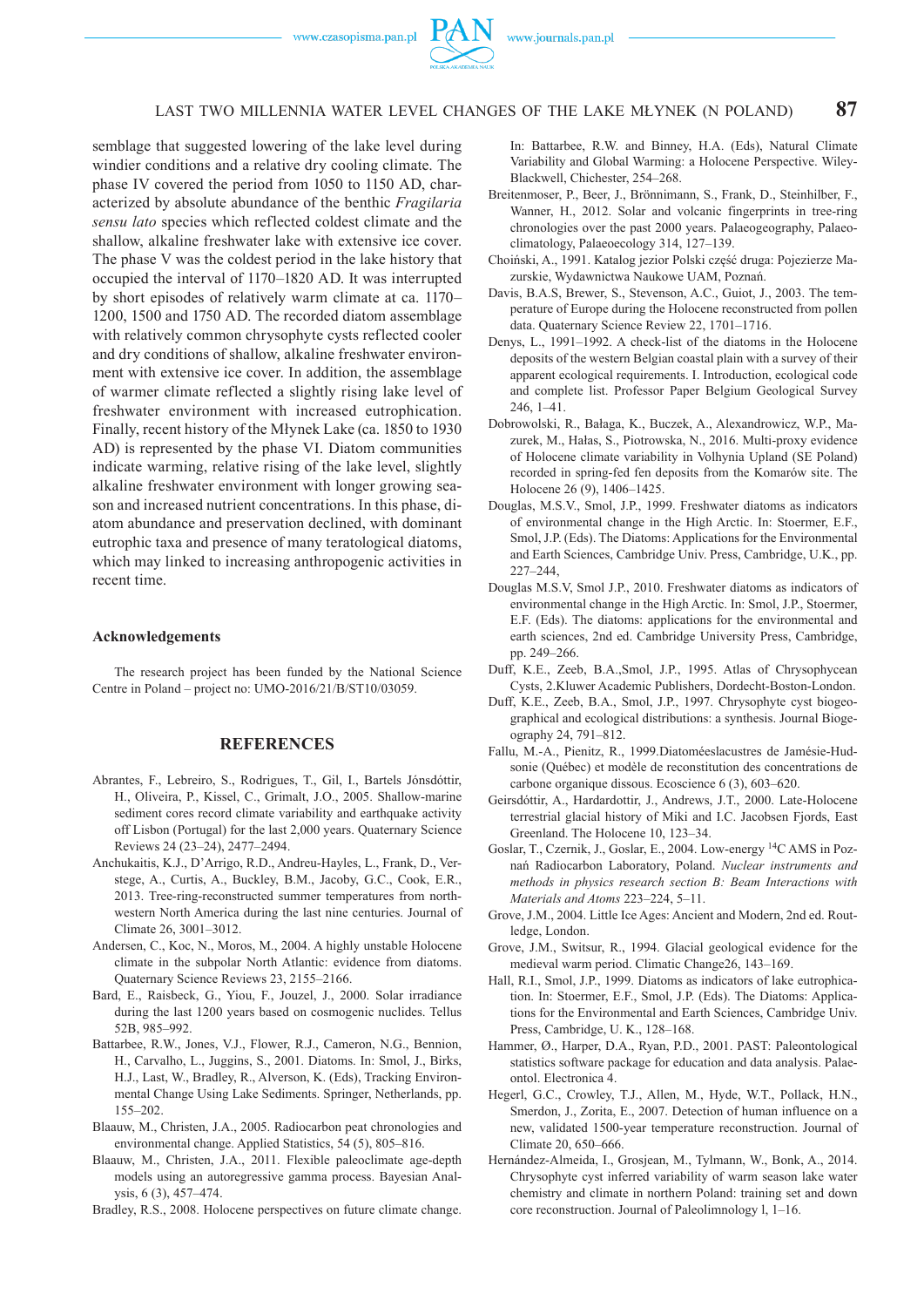## **88** A. ZALAT *et al.*

- Hofmann, G., Werum, M., Lange-Bertalot, H., 2011. Diatomeen im Süßwasser-Benthos von Mitteleuropa. A.R.G. GantnerVerlag, Rugell, Liechtenstein, 1–908.
- Holzhauser, H., Magny, M., Zumbühl, H.J., 2005. Glacier and lakelevel variations in west-central Europe over the last 3500 years. The Holocene 15, 789–801.
- Jones, P.D., Osborn, T.J., Briffa, K.R., 2001. The evolution of climate over the last millennium. Science 292, 662–667.
- Jones, P.D., Mann, M.E., 2004. Climate over past millennia, Reviews of Geophysics 42, 1–42, doi: 10.1029/2003RG000143.
- Jones, G.S., Stott, P.A., Christidis, N., 2013. Attribution of observed historical near surface temperature variations to anthropogenic and natural causes using CMIP5 simulations. Journal of Geophysical Research. Atmospheres 118, 4001–4024.
- Karst-Riddoch, T.L., Pisaric, M.F.J.,Smol, J.P., 2005. Diatom responses to 20<sup>th</sup> century climate-related environmental changes in highelevation mountain lakes of the northern Canadian Cordillera. Journal of Paleolimnology 33, 265–282.
- Kilham, P., Kilham, S.S., Hecky, R.E., 1986. Hypothesized resource relationships among African planktonic diatoms. Limnology and Oceanography 31, 1169–1181.
- Koinig, K.A., Schmidt, R., Sommaruga-Wograth, S., Tessadri, R., Psenner, R., 1998. Climate change as the primary cause for pH shifts in a high alpine lake. Water Air Soil Pollution 104, 167–180.
- Kondracki, J., 2002. Geografia regionalna Polski. Wyd. Nauk. PWN, Warszawa.
- Krammer, K., Lange-Bertalot, H., 1986–1991. Bacillariophyceae. In: Ettl, H., Gerloff, J., Heynig, H., Mollenhauer, D. (Eds), Süßwasserflora von Mitteleuropa 2 (1), 876 pp., 2 (2), 611 pp., 2 (3), 563 pp., 2 (4). 468 pp., Gustav Fischer Verlag, Stuttgart/New York.
- Last, W.M., Smol, J.P.,2001. Tracking Environmental Change Using Lake Sediments, Volume 1: Basin Analysis, Coring, and Chronological Techniques. Kluwer Academic Publishers, Dordrecht, 548 pp.
- Lebreiro, S., Francés, G., Abrantes, F., Diz, P., Bartels-Jonsdottir, H., Stroynowski, Z.N., Gil, I., Pena, L.D., Rodrigues, T., Jones, P.D., Nombela, M.A., Alejo, I., Briffa, K.R., Harris, I.,Grimalt, J.O., 2006. Climate change and coastal hydrographic response along the Atlantic Iberian margin (Tagus Prodelta and MurosRía) during the last two millennia. The Holocene 16, 1003–1015.
- Lotter, A.F., Bigler, C., 2000. Do diatoms in the Swiss Alps reflect the length of ice-cover? Aquatic Sciences 62, 125–141.
- Luckman, B.H., Villalba, R., 2001. Assessing the synchronicity of glacier fluctuations in the western cordillera of the Americas during the last millennium. In: Markgraf, V. (Ed.), Interhemispheric climate linkages. Academic Press, San Diego CA, 119/40.
- Mackay, A.W., Battarbee, R.W., Flower, R.J., Granin, N.G., Jewson, D.H., Ryves, D.B., Sturm, M., 2003. Assessing the potential for developing internal diatom-based transfer functions for Lake Baikal. Limnology and Oceanography 48, 1183–1192.
- Magny, M., 2004. Holocene climate variability as reflected by mid-European lake-level fluctuations, and its probable impact on prehistoric human settlements. Quaternary International 113, 65–80.
- Mann, M.E., 2002. Climate reconstruction using "Pseudoproxies", Geophysical Research Letters 29, 10–13, doi: 10.1029/2001GL014554.
- Mann, M.E., Bradley, R.S., Hughes, M.K., 1999. Northern hemisphere temperatures during the past millennium: Inferences, uncertainties and limitations. Geophysical Research Letters 26, 759–762.
- Marks, L., Salem, A., Welc, F., Nitychoruk, J., Chen, Z., Blaauw, M., Zalat, A., Majecka, A., Szymanek, M., Chodyka, M., Tołoczko-Pasek, A., Sun, Q., Zhao, X., Jiang, J., 2018. Holocene lake sediments from the Faiyum Oasis in Egypt: a record of environmental and climate change. Boreas 47, 62–79.
- Meeker, L.D., Mayewski, P.A., 2002. A 1400-year high-resolution record of atmospheric circulation over the North Atlantic and Asia. The Holocene 12, 257–266.
- Moser, K.A., Korhola, A., Weckström, J., Blom, T., Pienitz, R.N.,

Smol, J.P., Douglas, M.S.V., Hay, M.B., 2000. Paleohydrology inferred from diatoms in northern latitude regions. Journal of Paleolimnology 24, 93–107.

- Naughton, F., Sanchez Goni, M.F., Desprat, S., Turon, J.L., Duprat, J., Malaize, B., Joli, C., Cortijo, E., Drago, T., Freitas, M.C., 2007. Present-day and past (last 25 000 years) marine pollen signal off western Iberia. Marine Micropaleontology 62, 91–114.
- Niedźwiedź, T., 2010. Summer temperatures in the Tatra Mountains during the Maunder Minimum (1645–1715). In: Przybylak, R., Majorowicz, J., Brázdil, R., Kejna, M. (Eds), The Polish climate in the European context: An historical overview*,* 397–406. Springer, New York.
- Osborn, T.J., Briffa, K.R., 2006. The spatial extent of  $20<sup>th</sup>$ -century warmth in the context of the past 1200 years. Science 311, 841–844.
- Patrick, R., Reimer, C.W., 1966. The diatoms of the United States exclusive of Alaska and Hawaii. Monographs of the Academy of Natural Sciences of Philadelphia 1, 1–688.
- Patrick, R., Reimer, C.W., 1975. The diatoms of the United States exclusive of Alaska and Hawaii. Monographs of the Academy of Natural Sciences of Philadelphia 2, 1–213.
- Pfister, C., Luterbacher, J., Schwarz-Zanetti, G., Wegmann, M., 1998. Winter air temperature variations in Western Europe during the Early and High Middle Ages (AD 750–1300), The Holocene 8, 535–552.
- Pla, S., 2001. Chrysophycean cysts from the Pyrenees. Cramer, Berlin.
- Pla, S., Catalan, J., 2005. Chrysophyte cysts from lake sediments reveal the submillennial winter/spring climate variability in the northwestern Mediterranean region throughout the Holocene. Climate Dynamics 24, 263–278.
- Rabek W., Narwojsz M., 2008.Objaśnienia do szczegółowej mapy geologicznej Polski 1:50 000, Arkusz Dobrzyki (172), Ministerstwo Środowiska, Warszawa, Rabek W., Narwojsz M., 2006, Szczegółowa mapa geologiczna Polski 1:50 000, Arkusz Dobrzyki (172), Ministerstwo Środowiska, Warszawa.
- Reimer, P.J., Bard, E., Bayliss, A., Beck, J.W., Blackwell, P.G., Bronk Ramsey, C., Buck, C. E., Cheng, H., Edwards, R.L., Friedrich, M., Grootes, P.M., Guilderson, T.P., Haflidason, H., Hajdas, I., Hatté, C., Heaton, T.J., Hoffmann, D.L., Hogg, A.G., Hughen, K.A., Kaiser, K.F., Kromer, B., Manning, S.W., Niu, M., Reimer, R.W., Richards, D.A., Scott, E.M., Southon, J.R., Staff, R.A., Turney, C.S.M., van der Plicht, J., 2013. IntCal13 and Marine13 radiocarbon age calibration curves 0–50,000 years cal BP. Radiocarbon 55 (4), 1869–1887.
- Renssen, H., Goosse, H., Fichefet, T., 2005. Contrasting trends in north Atlantic deep-water formation in the Labrador Sea and Nordic Seas during the Holocene. Geophysical Research Letters, 32, I.08711, doi: 10.1029/2005GL022462.
- Rühland, K. Paterson, A,M., Smol, J.P., 2008. Hemispheric-scale patterns of climate-related shifts in planktonic diatoms from North American and European lakes. Global Change Biology 14, 2740– 2754.
- Schindler, D.W., Bayley, S.E., Parker, B.R., Beaty, K.G., Cruikshank, D.R., Fee, E.J., Schindler, E.U., Stainton, M.P., 1996. The effects of climatic warming on the properties of boreal lakes and streams at the Experimental Lakes Area, northwestern Ontario. Limnology Oceanography 41, 1004–1017.
- Schmidt, G.A., Jungclaus, J.H., Ammann, C.M., Bard, E., Braconnot, P., Crowley, T.J., Delaygue, G., Joos, F., Krivova, N.A., Muscheler, R., Otto-Bliesner, B.L., Pongratz, J., Shindell, D.T., Solanki, S.K., Steinhilber, F., Vieira, L.E.A., 2012. Climate forcing reconstructions for use in PMIP simulations of the Last Millennium (v 1.1). Geoscientific Model Development 5, 185–191.
- Skrzypek, G., Jędrysek, M.O., 2000. Climatic variation in the last millennium in Poland: δ13C peat profiles. In: Obrębska-Starkel, B. (Ed.), Reconstructions of climate and is modelling. Institute of Geography of the Jagiellonian University, Cracov,131–136.